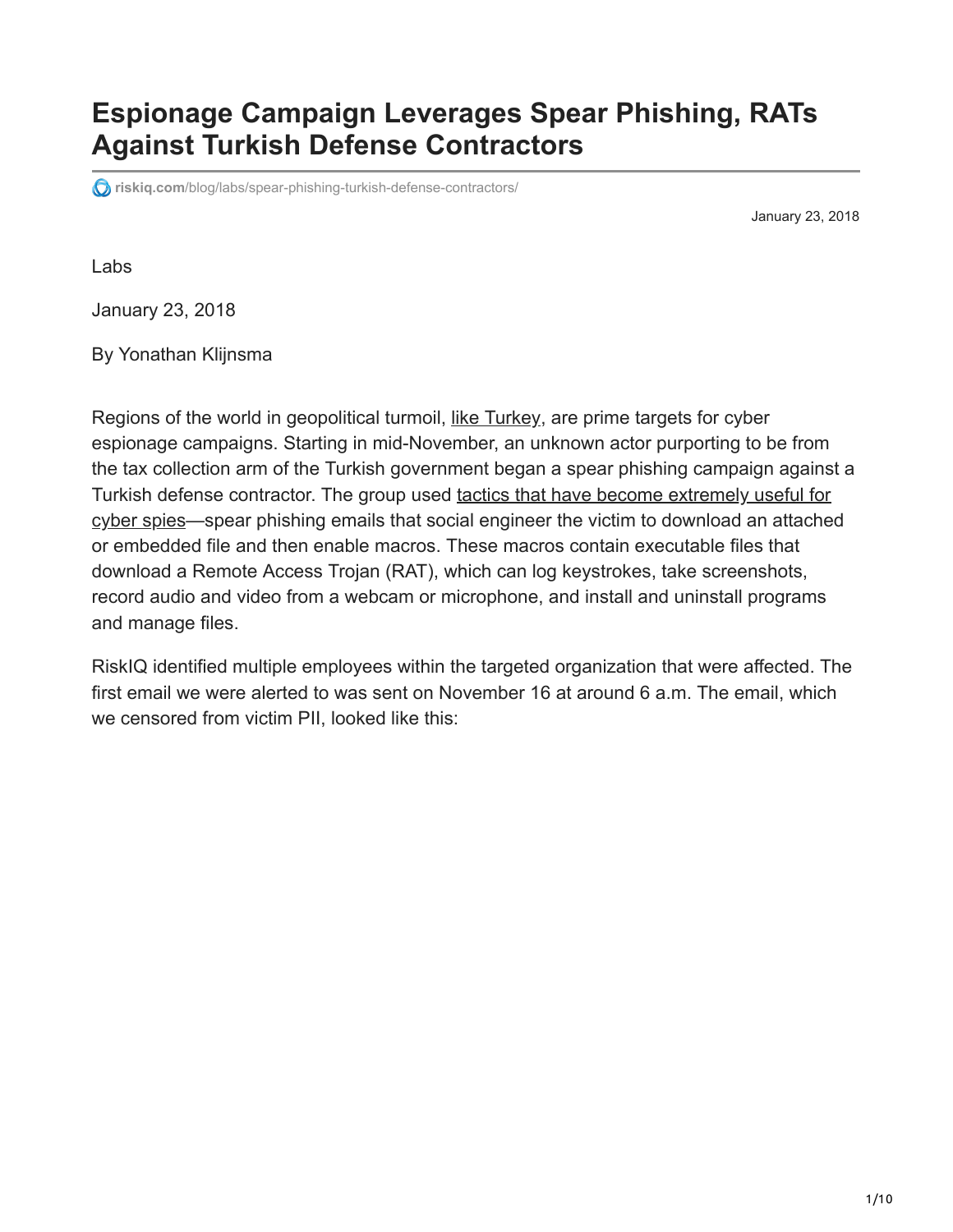| Wed 11/15/2017 6:03 AM<br>GIB-Mukellef Hizmet <posta2@gelirler.gov.tr><br/>[GIB] Internet Vergi Dairesi Yapilandirma Bildirimi /<br/>To<br/>Λ</posta2@gelirler.gov.tr>                                                                                                                                      |
|-------------------------------------------------------------------------------------------------------------------------------------------------------------------------------------------------------------------------------------------------------------------------------------------------------------|
| 2017-94197 SAYILI GEN<br>⊠<br>218 KB                                                                                                                                                                                                                                                                        |
| www.gib.gov.tr                                                                                                                                                                                                                                                                                              |
| T.C. MALİYE BAKANLIĞI<br>GELİR İDARESİ BAŞKANLIĞI<br><b>INTERNET VERGI DAIRESI</b>                                                                                                                                                                                                                          |
| Belge No: GIB/058XZ<br>Kayitli eposta:                                                                                                                                                                                                                                                                      |
| Bilindiği uzere İthalat ve İhracat firmalara ve tum calışanları 14 Kasım/2017 tarihli ve 94197 sayılı Resmi Gazetede<br>yayımlanmiş tebliğ, vergi muafiyeti başvurusu yeniden yapılandırılması ile kayıtlı vergi iade edilmesi gereken odeme<br>gercekleşebilmesi icin gerekli kişisel bilgi formu eklidir. |
| Mukelleflerimiz, ayrıntılı bilgi icin Vergi Iletişim Merkezine başvurabilirler.                                                                                                                                                                                                                             |
| e-posta BILGLENDIRME SISTEMI STEMI                                                                                                                                                                                                                                                                          |
| Gelir İdaresi Başkanlığı e-posta hizmeti olan " e-posta Bilgilendirme Sistemi"ne uye olduğunuz icin teşekkur ederiz. Bu mesaj GİB "e-posta<br>Bilgilendirme Sistem!"ndeki adresiniz gonderılmıştır. Lutfen bu mesajı cevaplamayınız.                                                                        |

Fig-1 Example of the spear phishing email

# **Analysis - Stage 1 Email Attachment**

The email supposedly comes from the Turkish government entity responsible for taxes. The email states that there is a possible tax exemption in place for the receiver if he/she fills out the attached documents. Although the sender domain, gerlirler.gov.tr, is valid, if we check the actual email SPF verification, we can see that it failed:

*Received-SPF: Fail (domain gelirler.gov.tr does not designate 185.85.204.180 as a permitted sender),*

*client-ip=<185.85.204.180>; identity=<posta2@gelirler.gov.tr>; helo= <lnx1.hostingfabrika.com>;*

Proprietary data within RiskIQ PassiveTotal shows the IP sending the email messages hosts [a law firm website: https://community.riskiq.com/projects/d731e758-cc96-b68e-4286](https://community.riskiq.com/projects/d731e758-cc96-b68e-4286-fe8b8f2308f1?guest=true) fe8b8f2308f1?guest=true: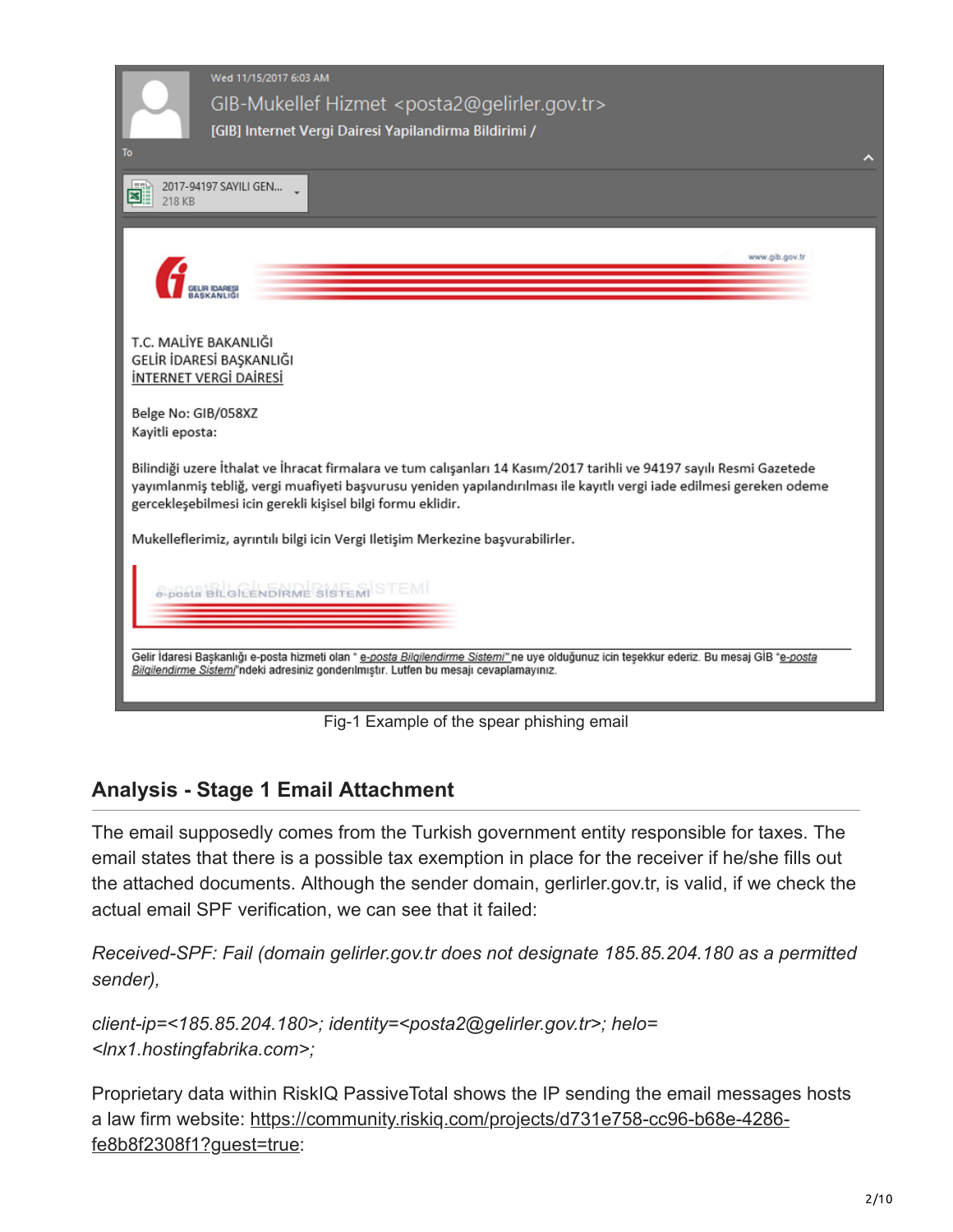

Fig-2 Site for a law firm also hosted on the IP from which the emails came

While it could, of course, be a fake website, it's more likely a compromised host as it also contained phishing pages for the dating website Match.com:

| ←<br>z.<br>(i)     |                                                                          | gulhanhukuk.com/pic/match/510998461bc9e83bbe1c1a0c27c31e9d/ |                            |                | c                  |
|--------------------|--------------------------------------------------------------------------|-------------------------------------------------------------|----------------------------|----------------|--------------------|
| match <sup>•</sup> |                                                                          | <b>SUBSCRIBE</b>                                            | <b>Search</b>              | <b>Matches</b> | <b>Connections</b> |
|                    |                                                                          |                                                             |                            |                |                    |
|                    | Sign in to continue                                                      |                                                             |                            |                |                    |
|                    |                                                                          |                                                             |                            |                |                    |
| enter email        |                                                                          |                                                             |                            |                |                    |
|                    |                                                                          |                                                             |                            |                |                    |
| enter password     |                                                                          |                                                             |                            |                |                    |
|                    |                                                                          |                                                             | Forgot your password?      |                |                    |
|                    |                                                                          |                                                             | Forgot your email address? |                |                    |
|                    |                                                                          | Sign in now »                                               |                            |                |                    |
|                    | Keep me signed in.<br>Don't check if you're on a public/shared computer. |                                                             |                            |                |                    |

Fig-3 A phishing page also hosted on the IP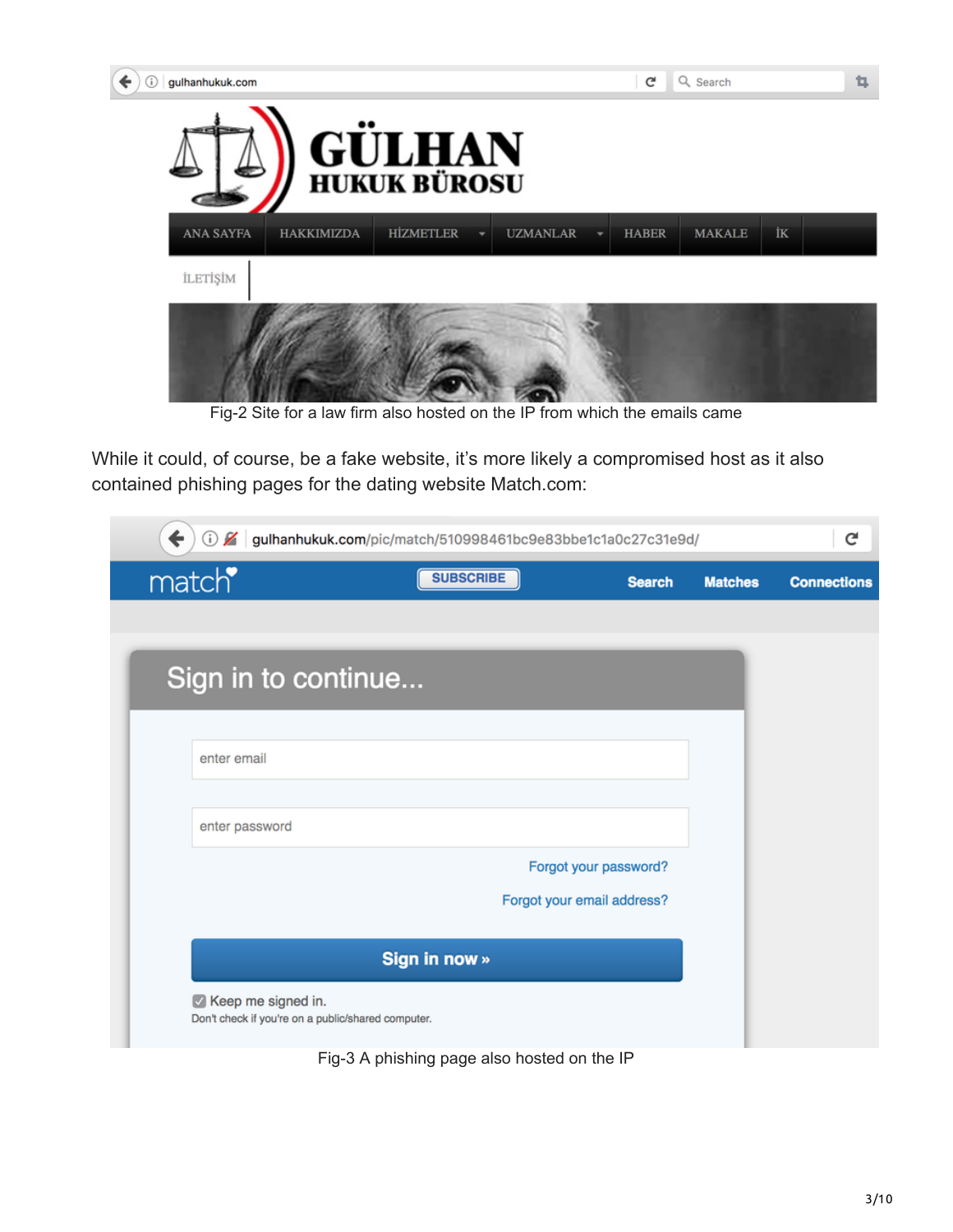Normal email for the Gelirler domain would come from the IP specified in the MX record of gelirler.gov.tr, which is 212.133.164.130. Their SPF records, which enforce this process, have been set to "v=spf1 mx -all."

The attachment is an XLS document with the title "2017-94197 SAYILI GENELGE [DUYURU].xls." Opening the document shows a prevalent attack flow: Macros.



Fig-4 Malicious attachment encouraging the user to enable macros

The Turkish text above the image translates to: "*Microsoft Office Macro error, enable macros for viewing,*" a message that social engineers the user to enable macros.

The macro contains a slightly obfuscated malicious executable file inside. The executable data is stored inside the macro in the form of arrays with integer values spread throughout the macro script. The data from the arrays is combined and written to disk in the Application Data folder. The filename chosen seems to be random for every macro—most likely generated automatically.



Fig-5 The arrays as seen in the macro, converting the values shows a stripped PE header.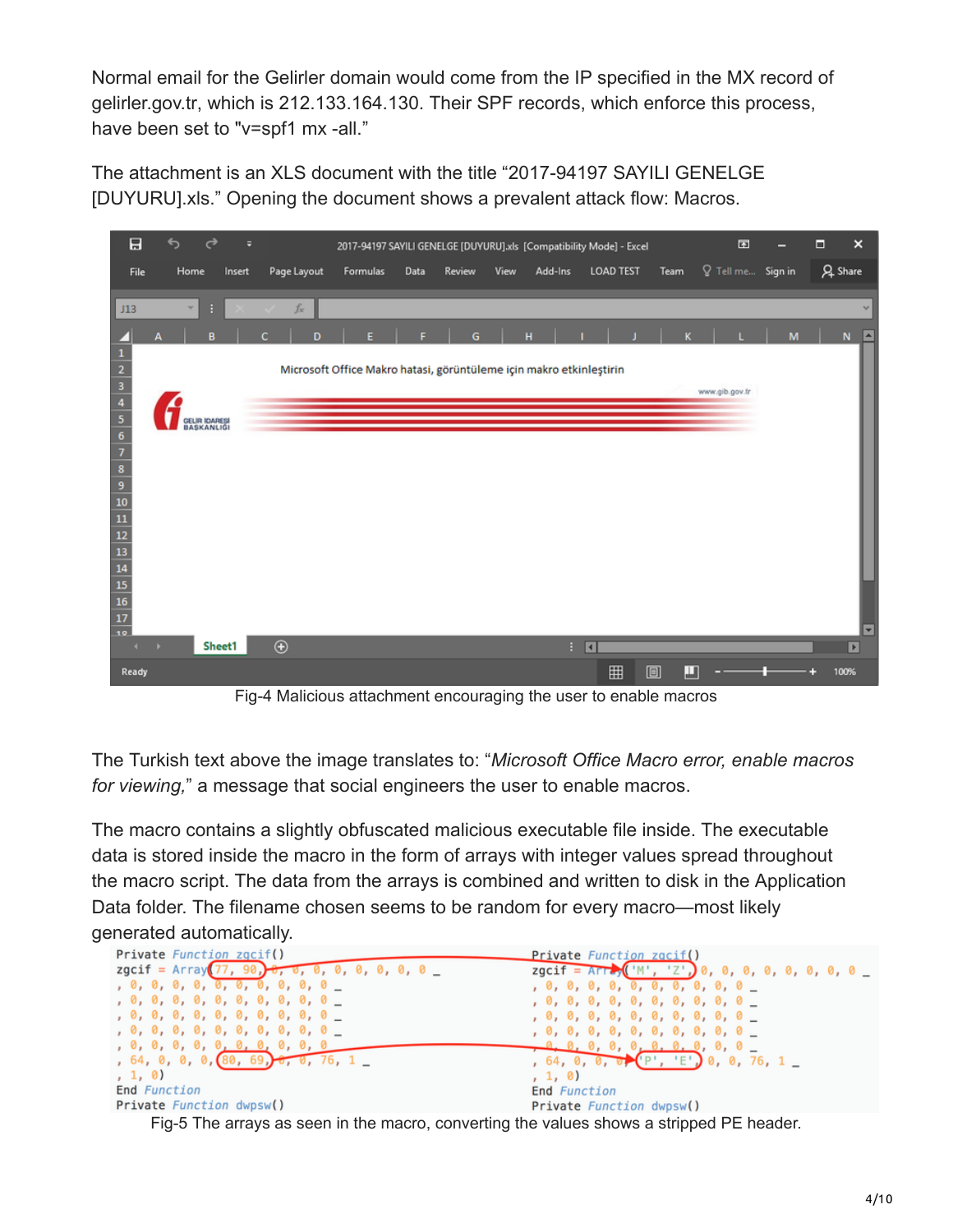In the XLS shown above, the PE is written to %appdata%rqco.exe and executed. This file is a small (3kb) loader, which downloads the second stage of the attack. The loader has no imports, but at runtime, resolves the UrlDownloadToFile function from the URLMON library to download stage two, and then ShellExecute from kernel32 to run the downloaded stage two. The stage-two payload downloads from hxxp://unifscon[.]com/R9\_Sys.exe.

# **Analysis - Stage 2 RAT**

Stage two of the attack is a packed piece of malware, and the packer used is Visual Basicbased. After the malware unpacks, it carries the unmistakable leftover information pointing to a RAT known as 'Remcos'—specifically, it seems, the paid Pro version:

| 000:004115E2<br>000:004115E5<br>$AA - AAA 115FA$ | edx, ØFFFFFFFFh<br>or<br>edi, offset aRemcosV : " * REMCOS v"<br>mov<br>arv adv<br><b>MOLL</b>                            |
|--------------------------------------------------|---------------------------------------------------------------------------------------------------------------------------|
| OOD, OUTLINES<br>000:00411617<br>000:00411638    | <b>LED IIIOASD</b><br>edi, offset a1 9 3Pro ; "1.9.3 Pro"<br>mov<br>ebx, [ebp+buffer]<br>lea                              |
| 000:00411643<br>000:004115FF                     | edi, offset aBreakingSecuri ; "\n * Breaking-Security.Net\n\n"<br>mov<br>esi, edi<br>mov<br>Fig-6 Stage two of the attack |

Remcos is a tool supposedly sold for 'remote administration' purposes, but like many of these services, it's used in digital attacks often. Current Remcos functionality includes:

- File operations: download, upload, modify, and search for files on infected machines
- Screen reading: automated screenshotting of the infected machine
- Registry operations: full control of the registry
- Interaction functionality: an operator can open a chat session with the victim
- Steal or modify the clipboard
- Execute (VBS) scripts or executables
- Tasks (automate any of the above functionality to run periodically)
- Use infected hosts as SOCKS5 proxies (direct and reverse, allows for tunneling and proxying)

More information on Remcos, additional reference samples, unpacked samples, and writeups can be found on Malpedia:<https://malpedia.caad.fkie.fraunhofer.de/details/win.remcos>

One interesting piece of functionality is the SOCKS5 proxy capabilities. An operator can turn the victims of the crime into proxies for its own network, hiding the real C2 server. We can see the operator do this in this campaign.

The C2 server configured for the attack on the defense contractor is [civita2.no-ip.biz.](https://community.riskiq.com/search/civita2.no-ip.biz) RiskIQ has also seen [civita1.no-ip.biz](https://community.riskiq.com/search/civita1.no-ip.biz) used in other samples of the same campaign (more on this later). While the emails started appearing around mid-November, the operator had a C2 server in place already—a rented server at Leaseweb. We can see the server first appear in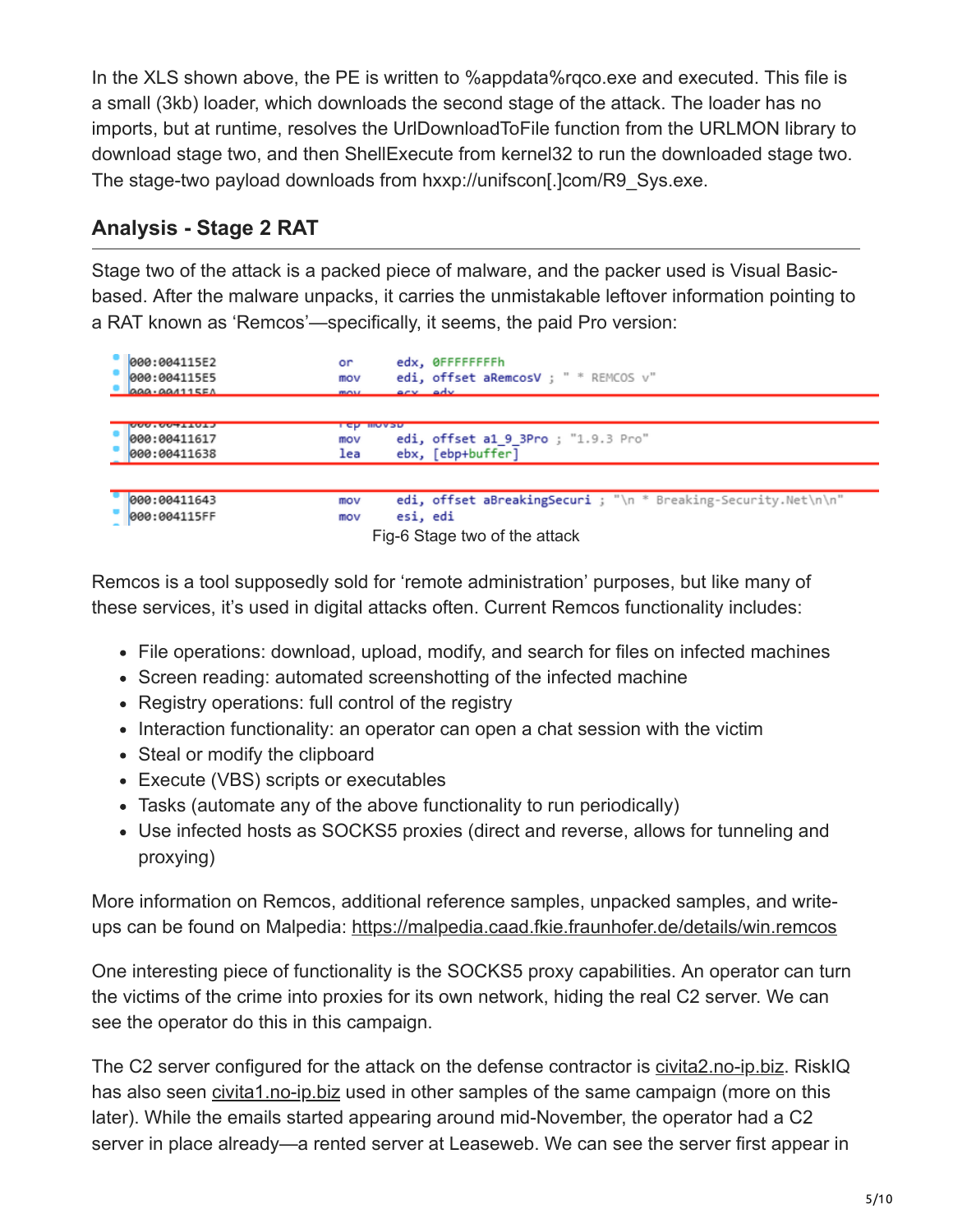DNS routing on July 18:

| <b>Resolve</b>     | Location Network                             | <b>ASN</b> | First | Last |
|--------------------|----------------------------------------------|------------|-------|------|
| 178.162.197.211 DE | 178.162.192.0/18 28753 2017-07-18 2017-11-29 |            |       |      |

Fig-7 Resolution info for the C2 server used in the attack

Then, a little while after sending out the spear phishing emails, we can see the IP resolution change with, most likely, IP addresses of compromised machines used for SOCKS5 proxying to hide the C2:

| <b>Resolve</b>  | Location | <b>Network</b>   | <b>ASN</b> | <b>First</b> | Last       |
|-----------------|----------|------------------|------------|--------------|------------|
| 31.200.12.44    | TR       | 31.200.8.0/21    | 12978      | 2018-01-09   | 2018-01-11 |
| 176.239.143.116 | TR       | 176.239.0.0/16   | 16135      | 2018-01-09   | 2018-01-09 |
| 31.200.13.36    | TR       | 31.200.8.0/21    | 12978      | 2018-01-08   | 2018-01-08 |
| 31.200.22.2     | TR       | 31.200.16.0/21   | 12978      | 2016-07-27   | 2018-01-07 |
| 31.200.17.0     | TR       | 31.200.16.0/21   | 12978      | 2018-01-03   | 2018-01-04 |
| 31.200.11.249   | TR       | 31.200.8.0/21    | 12978      | 2017-12-31   | 2018-01-01 |
| 31.200.14.84    | TR       | 31.200.8.0/21    | 12978      | 2017-11-24   | 2017-12-03 |
| 178.162.197.211 | DE       | 178.162.192.0/18 | 28753      | 2017-07-18   | 2017-11-29 |

Fig-8 IP resolution info for the c2 server changing

While almost all IP addresses are under [AS12978,](https://bgp.he.net/AS12978) which is a Turkish broadband IP pool, the only one other IP address in the list is [176.239.143.116,](https://community.riskiq.com/search/176.239.143.116) which comes from a Turkish mobile connection.

The odds are that the listed IP addresses belong to victims turned into SOCKS5 proxies or a single victim with predictably good uptime. The first IP address we noticed was most likely the C2 server at which they started. It's possible that the actors are still using it, but have hidden it behind the SOCKS5 proxies of their victims.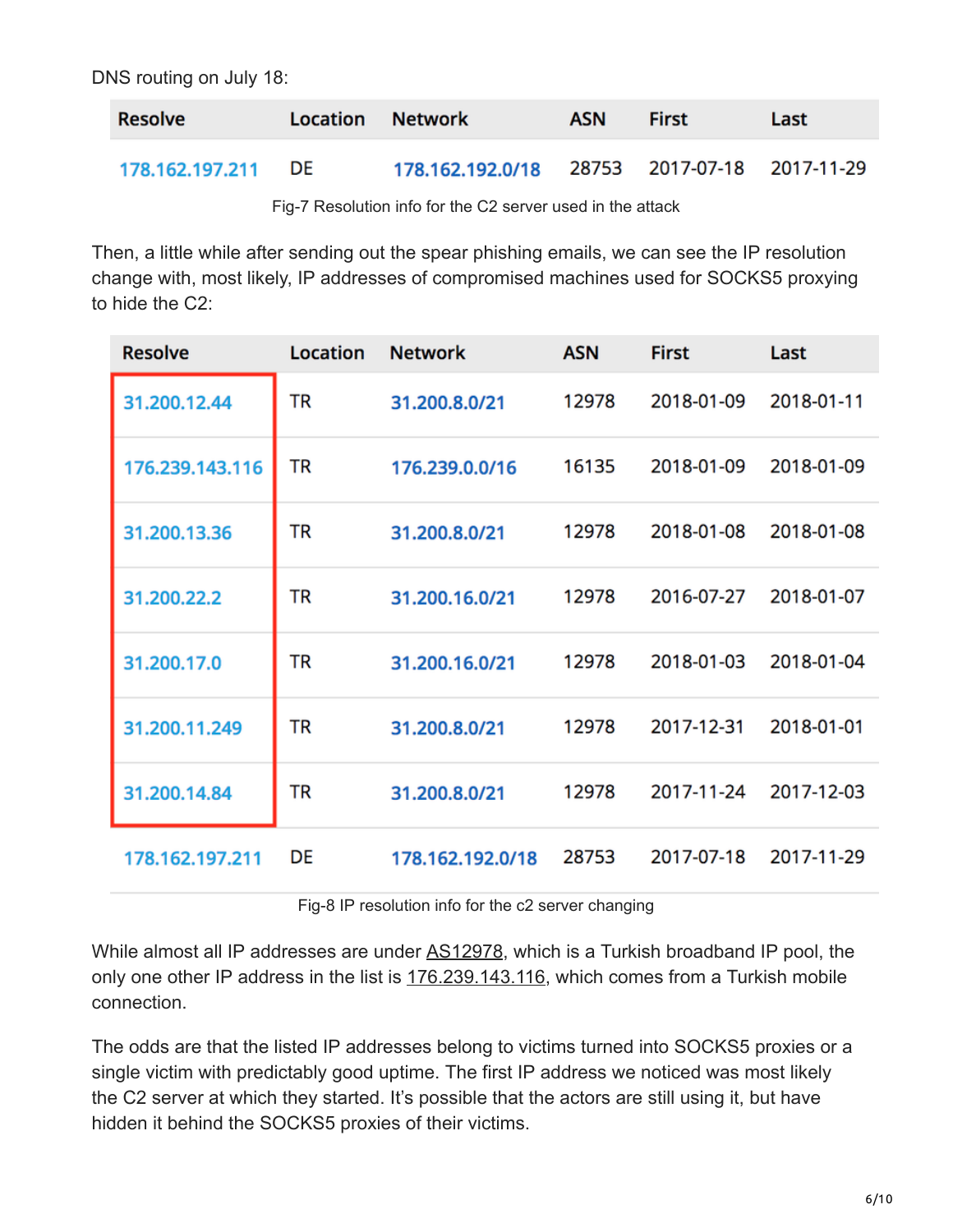One interesting aspect of this campaign is that the C2 domain formats are clearly numbered in civita[0-9]+.no-ip.biz format. We found one more set like the previous one on shared IP space, which follows the komot[0-9]+.punkdns.pw pattern:

| Resolve           | <b>First</b> | Last       |
|-------------------|--------------|------------|
| civita2.no-ip.biz | 2017-10-17   | 2018-01-15 |
| civita1.no-ip.biz | 2017-12-11   | 2018-01-12 |
| komot1.punkdns.pw | 2017-11-15   | 2017-12-06 |
| komot2.punkdns.pw | 2017-11-15   | 2017-11-30 |

Fig-9 C2 following the same pattern

This set of domains also comes back if we investigate the domain used to spread the initial RAT from the unifscon.com domain. Here is a list of filepaths and the configured C2:

#### **unifscon.com filepath C2**

| /R9 Sys.exe  | komot1.punkdns.pw:5700 |
|--------------|------------------------|
| /Favos.exe   | civita2.no-ip.biz:4042 |
| /NWConn.exe  | civita1.no-ip.biz:8484 |
| /R9 Sys7.exe | komot1.punkdns.pw:7500 |

Something to note is that the initial URL from which the stager would download a payload, located at unifscon.com/R9\_sys.exe, changed payloads often during our research. This lead to a lot of overlap in the infrastructure of the attack linking the four domains we've mentioned together.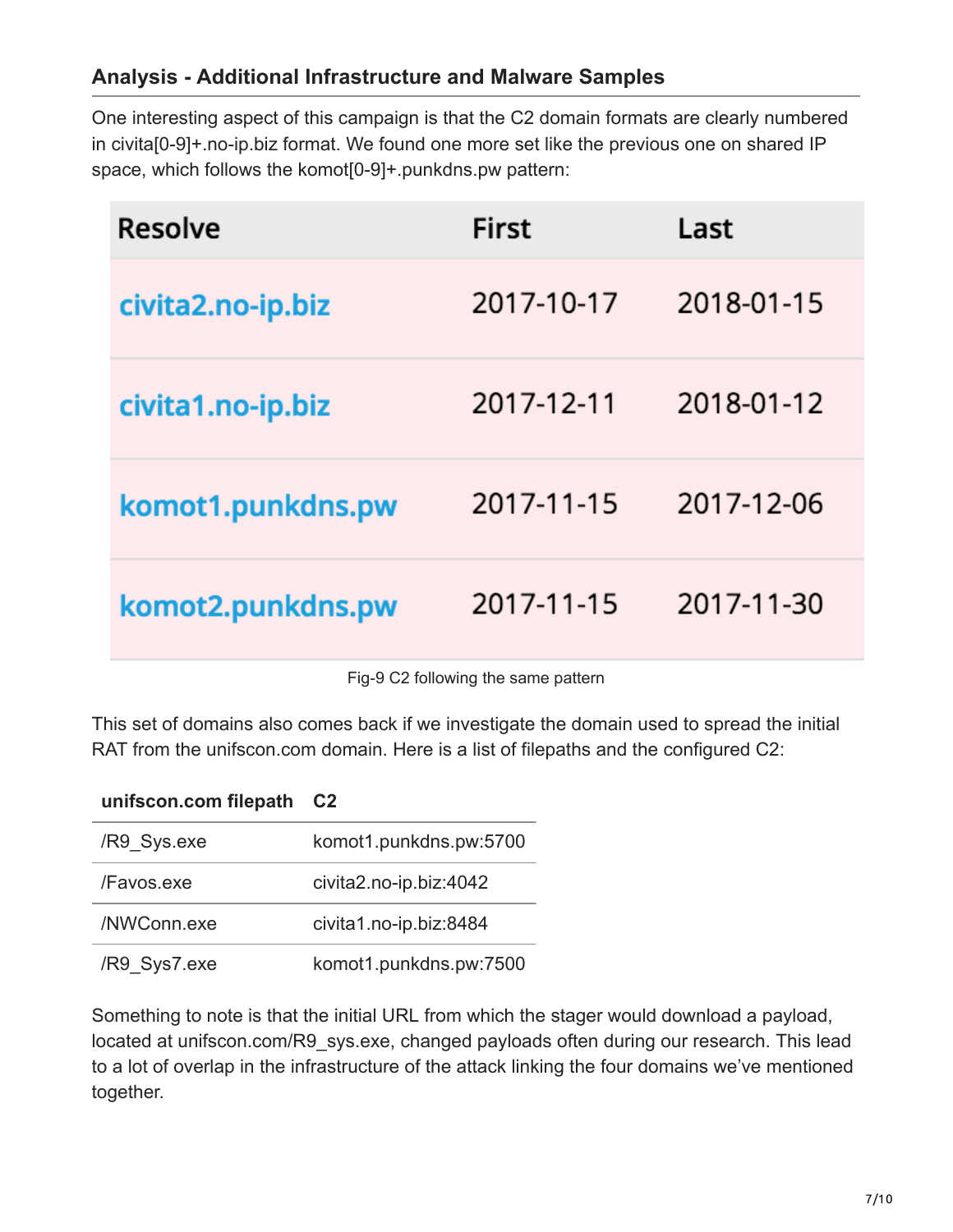The full set of discovered samples based on the distribution domain and the C2 domains can be found in our RiskIQ Community project listed in the next section. Additionally, for those with VirusTotal Intelligence dashboard access, we suggest close monitoring of the following submitter ID: 2c5391fa. This Russia-based submitter seems to be a pre-leading cause to a lot of samples we see appearing online in VirusTotal—some uploads are WinRAR SFX selfextracting containers or just plain samples.

# **Indicators of Compromise (IOCs)**

The indicators of the campaign (IOCs) targeting the defense contractor can be found in the table below. Keep in mind that while the IP addresses listed on the network IOC section aren't all the IP addresses to which the domain pointed, they are only the IP addresses to which the host pointed during the campaign described above.

We would also like to point out that this campaign wasn't run on its own—far before this campaign, the actors used these domains in other attacks. Pivoting through the related IP addresses can give some additional insights into the vast infrastructure of this attacker, which seems to be relying on using its victims as the SOCKS5 tunnels' proxies.

Additional IOCs based on expanding our search criteria and pivoting on the C2s yielded a very large set, which is available (combined with the IOCs for the defense contractor) in our [RiskIQ Community Project: https://community.riskiq.com/projects/d731e758-cc96-b68e-4286](https://community.riskiq.com/projects/d731e758-cc96-b68e-4286-fe8b8f2308f1?guest=true) fe8b8f2308f1?guest=true

| <b>SHA256</b>                                                    | <b>Note</b>                                          |
|------------------------------------------------------------------|------------------------------------------------------|
| 70b1a96ca6a9cf93a9945bec1f0c2ff793c2f34f5c9aa9f975f5386a6467bb8c | Stage 1<br><b>Excel</b><br>document<br>with<br>macro |
| fa606bfc64fb2940a423610ebd41ff79eac67c74059a4120d1583e88550b13b7 | Stage 1<br>Excel<br>document<br>with<br>macro        |
| 8483e94c60b90898dd9677b080ec664d63c43d0978c0bb871c6f2b04cb6c9a12 | Stage 1<br><b>Excel</b><br>document<br>with<br>macro |

#### **Filesystem IOCs**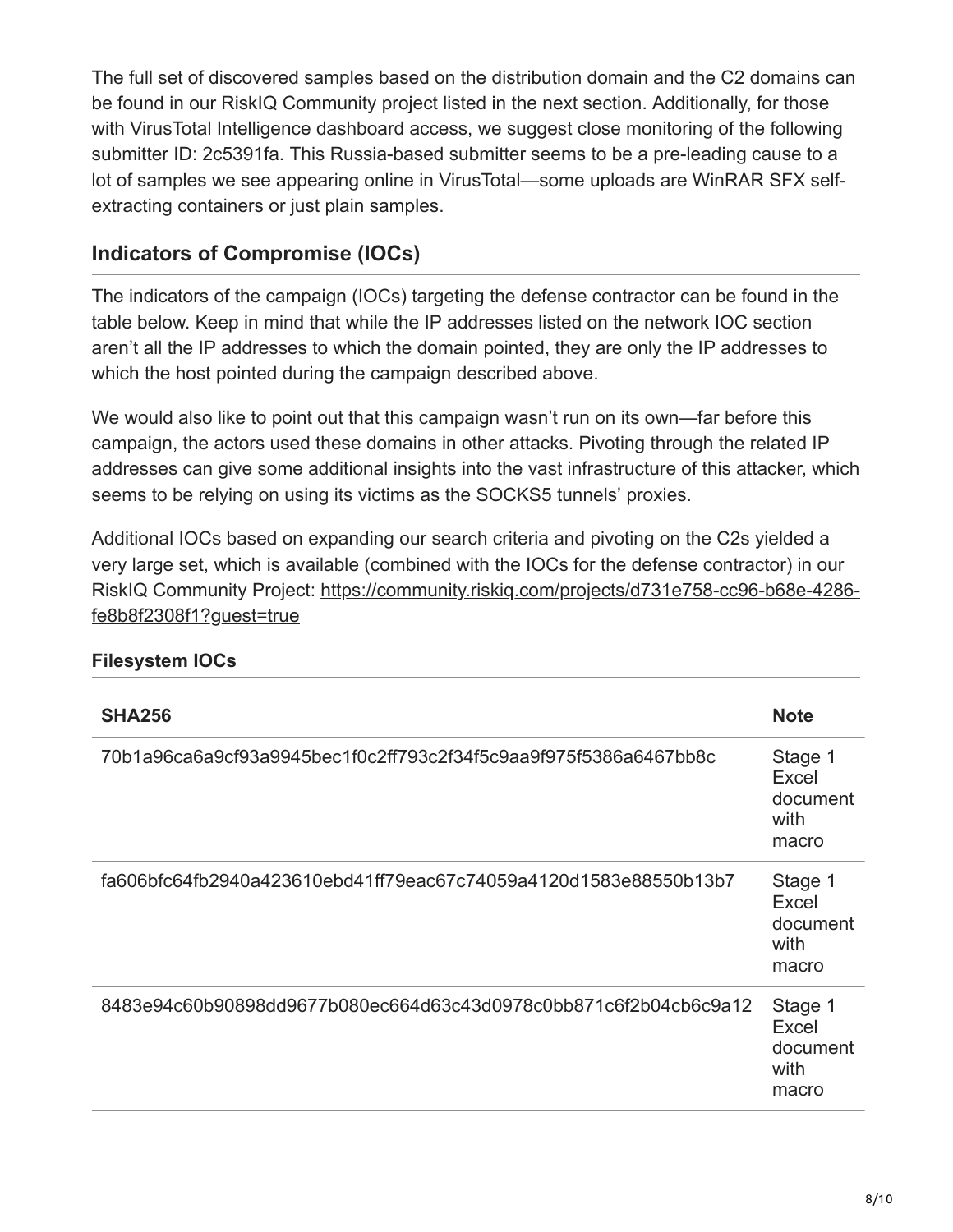| 9aa8dd5141166ee252ab61d3e518e5730ffe8fd2acfd8cd820f990d20bc468a2 | Stage 1<br>Excel<br>document<br>with<br>macro |
|------------------------------------------------------------------|-----------------------------------------------|
| fa27d7833b743d1960fdd51a5a250f6869835bb7560a4eb9d61f32d590c2ab60 | Stage 2<br>Loader                             |
| 07fdd507deff1680361b7106298575d0128983173d3670e5b830d8566190c39a | Stage 2<br>Loader                             |
| ac3a2db520592abe8497abf2db14bb3a2468e11768b4585cc1ffc057971aac3d | Stage 3<br>RAT                                |
| eb367f22531f2346898c1f9bca69b8f03742bee5aa4fec51f29f5fd9520a446f | Stage 3<br><b>RAT</b>                         |
| 0ca47d69249b42f2a7b2a60e4fbd2058a70b6d43eee549ab5ea31523289da09a | Stage 3<br>RAT                                |

# **Network IOCs**

| <b>Domain</b>     | <b>IP Address</b> |
|-------------------|-------------------|
| civita1.no-ip.biz | 178.162.197.211   |
| 31.200.14.84      |                   |
| 213.183.40.59     |                   |
| civita2.no-ip.biz | 31.200.14.84      |
| 31.200.11.249     |                   |
| 31.200.17.0       |                   |
| 31.200.13.36      |                   |
| 176.239.143.116   |                   |
| 31.200.12.44      |                   |
| komot1.punkdns.pw | 212.7.208.121     |
| 136.0.3.219       |                   |
| 213.183.40.59     |                   |
| komot2.punkdns.pw | 213.183.40.59     |